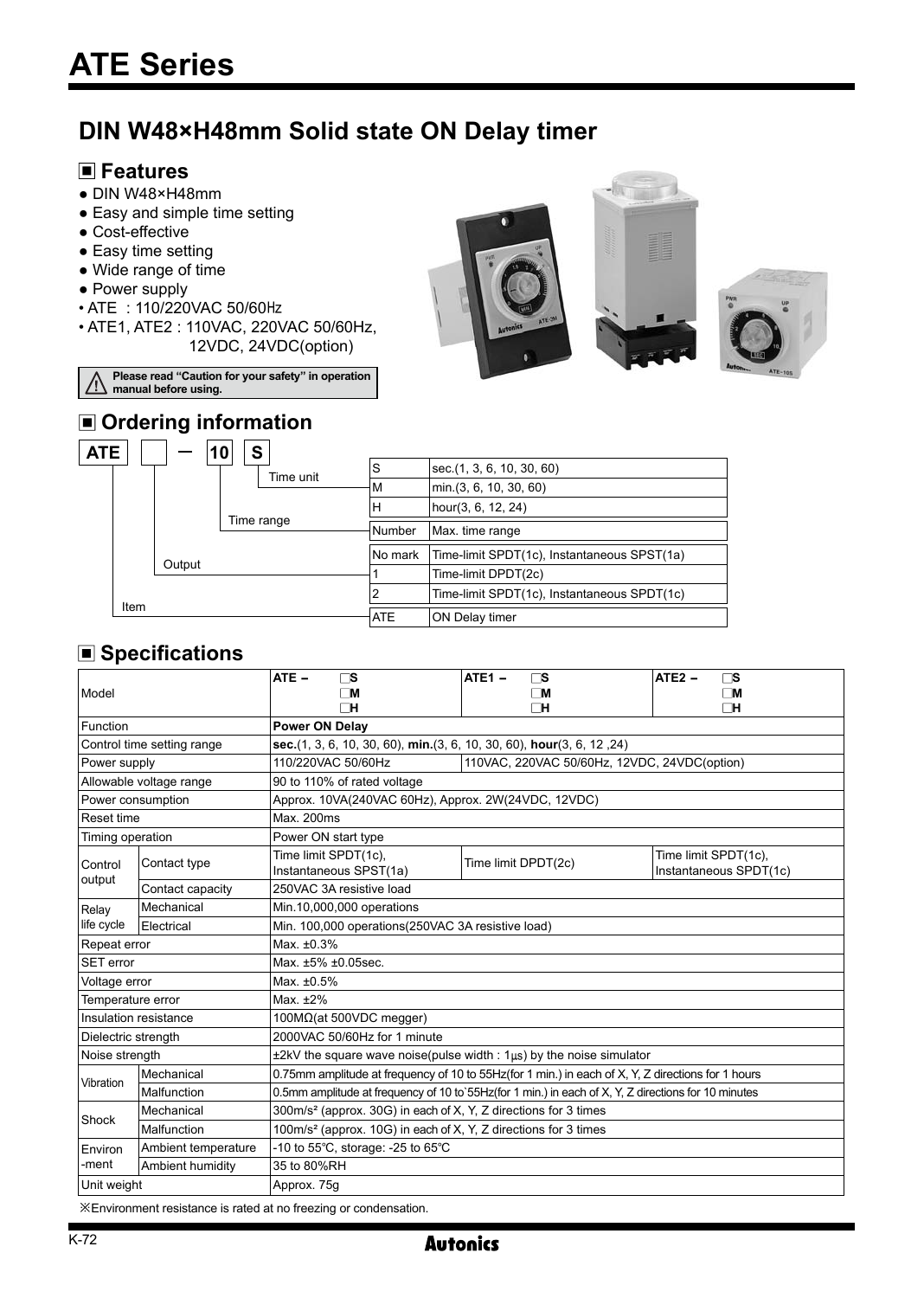# **Single Time Range Timer**

### **Parts description Time setting range**



| Max. setting time | Setting range |  |
|-------------------|---------------|--|
| 1sec              | 0 to 1sec     |  |
| 3sec              | 0 to 3sec     |  |
| 6sec              | 0 to 6sec     |  |
| 10sec             | 0 to 10sec    |  |
| 30sec             | 0 to 30sec    |  |
| 60sec             | $0$ to 60sec  |  |
| 3min              | 0 to 3min     |  |
| 6min              | 0 to 6min     |  |
| 10 <sub>min</sub> | 0 to 10min    |  |
| 30 <sub>min</sub> | 0 to 30min    |  |
| 60 <sub>min</sub> | 0 to 60min    |  |
| 3hour             | 0 to 3hour    |  |
| 6hour             | 0 to 6hour    |  |
| 12hour            | 0 to 12hour   |  |
| 24hour            | 0 to 24hour   |  |

#### **Output operation mode**

t : Setting time, Rt : Reset time